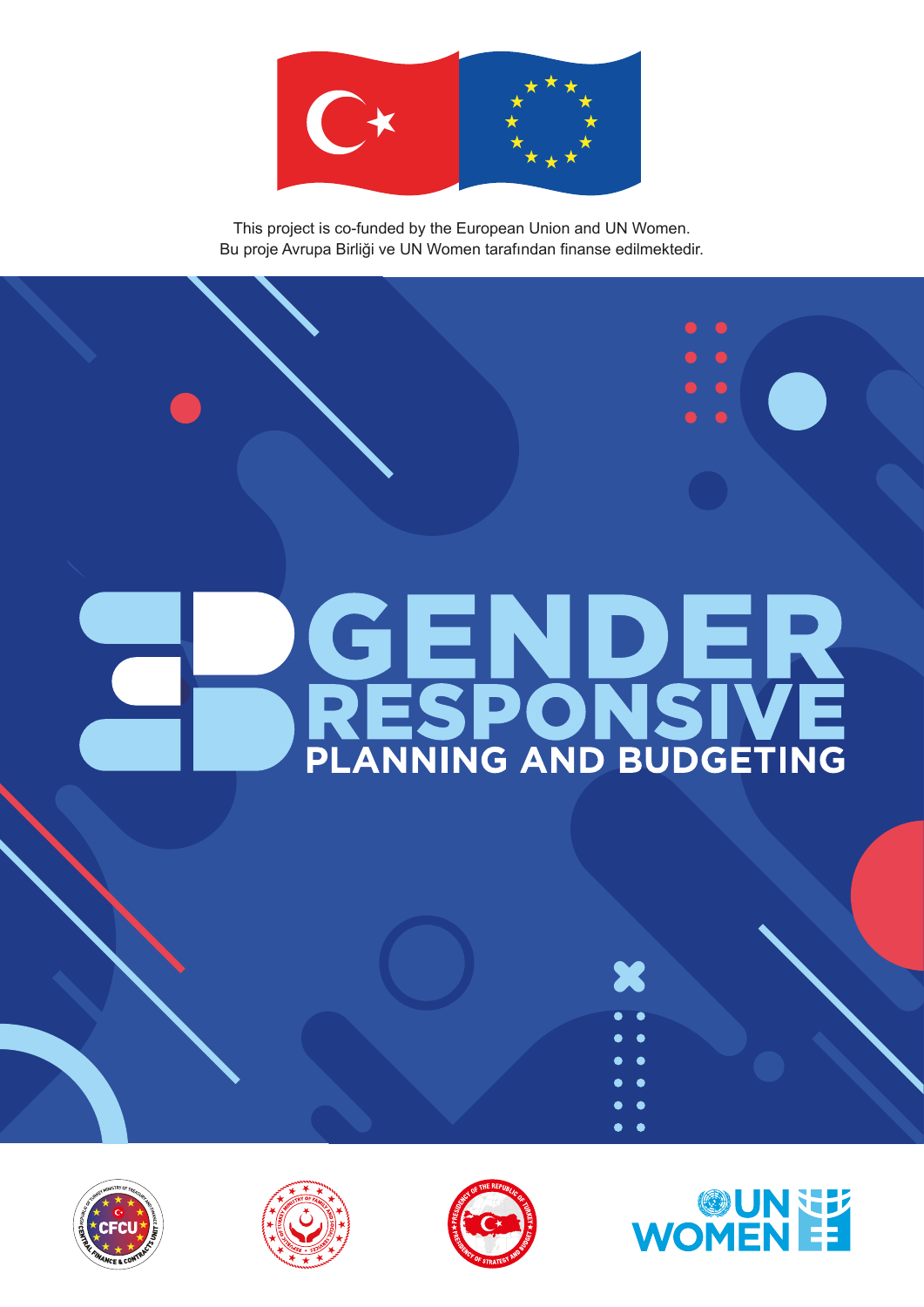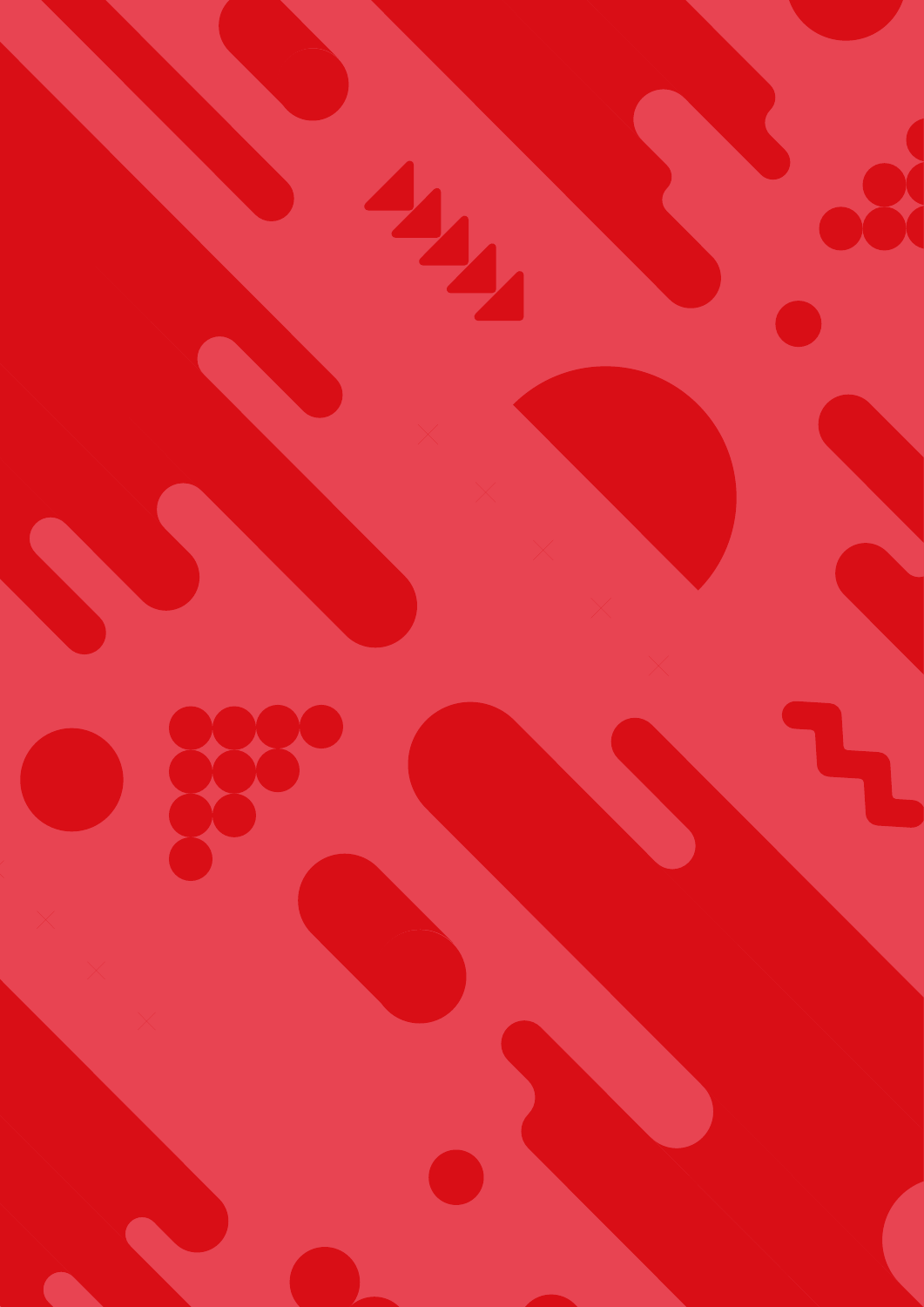# **What is Gender-Responsive Budgeting?**

Gender responsive budgeting is a strategy that considers the different needs and priorities of women and men by integrating gender perspective into all stages of planning and budgeting.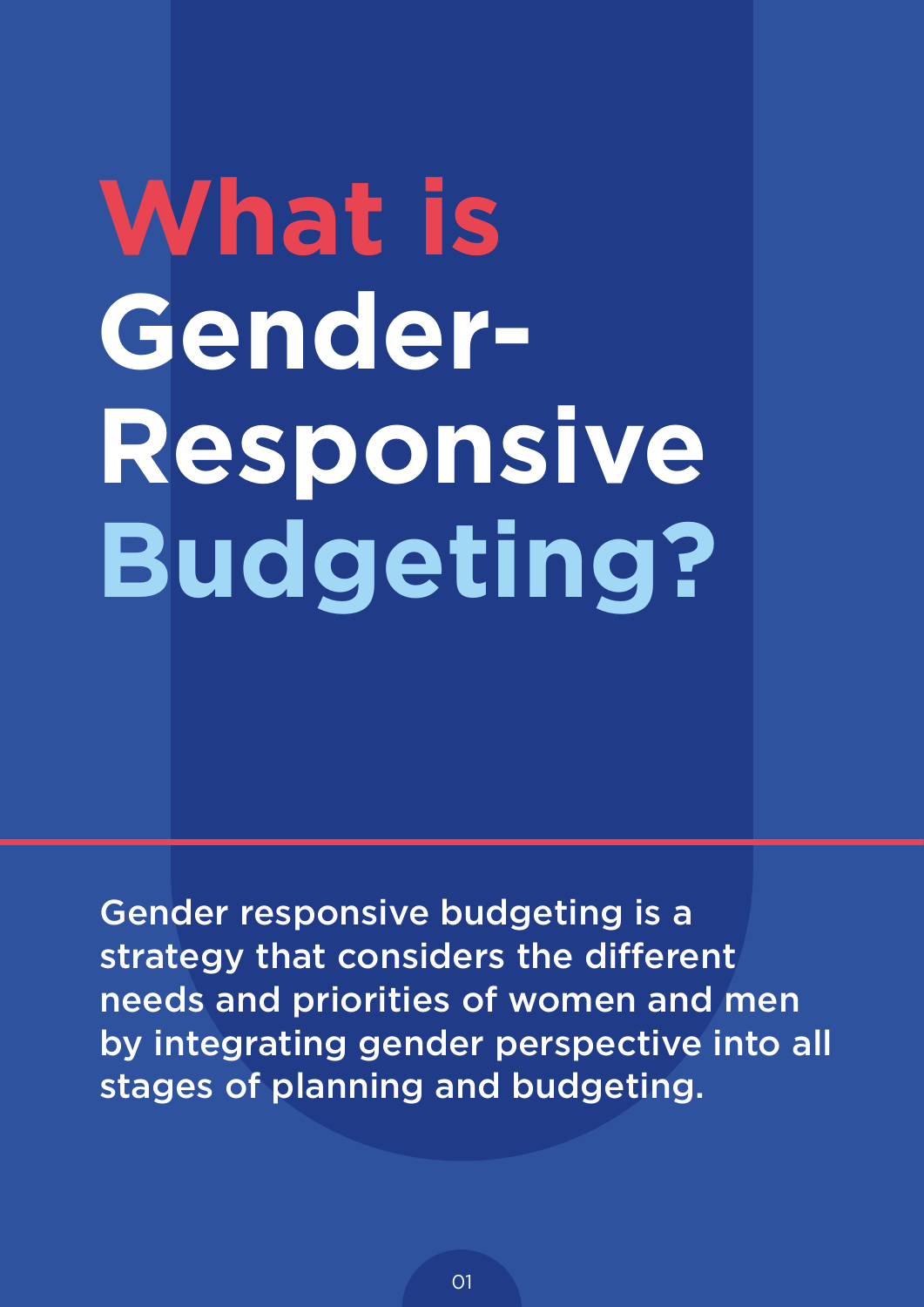# **What is the aim? What is the aim?**

budgeting is to achieve a society where women and men enjoy equal rights and opportunities. ve özgürlüklere sahip olduğu bir toplum"dur. The overall objective of gender-responsive

Objectives of gender-responsive budgeting are to:

- ि Promote gender equality and women's empowerment,
- **FF** Ensure equal participation of women and men in the budgetary planning and delivery processes,
- $\mathbb{F}$  Analyze the different impacts of public revenues and expenditures on women and men,
- $\mathbb{F}$  Ensure effective and efficient use of public resources,
- $\square$  Promote accountability and transparency in public financing and management,
- $F$  Provide for a fair budget distribution.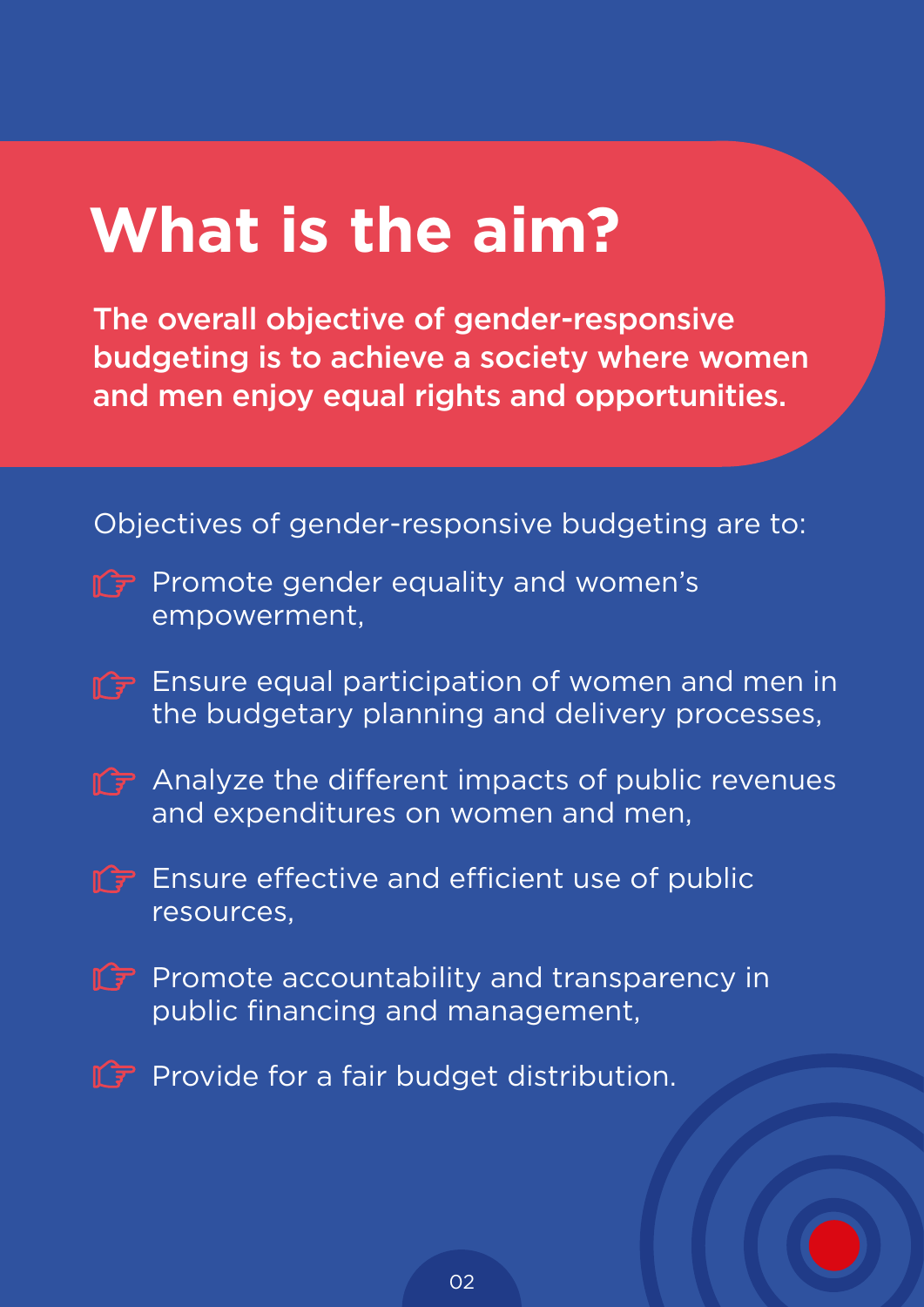# **Why Gender-Responsive Budgeting?**

- A gender responsive budgetary process enhances public accountability and safeguard the budgetary rights of citizens. •
- Public services become equally available for women and men. •
- By promoting women's empowerment, it helps build prosper societies of strong individuals. •
- Through realistic planning, it saves public resources by ensuring that they are transferred to areas of need. •
- It promotes gender mainstreaming in the budgets of central and local authorities, and reduces development gaps among regions. •

**?**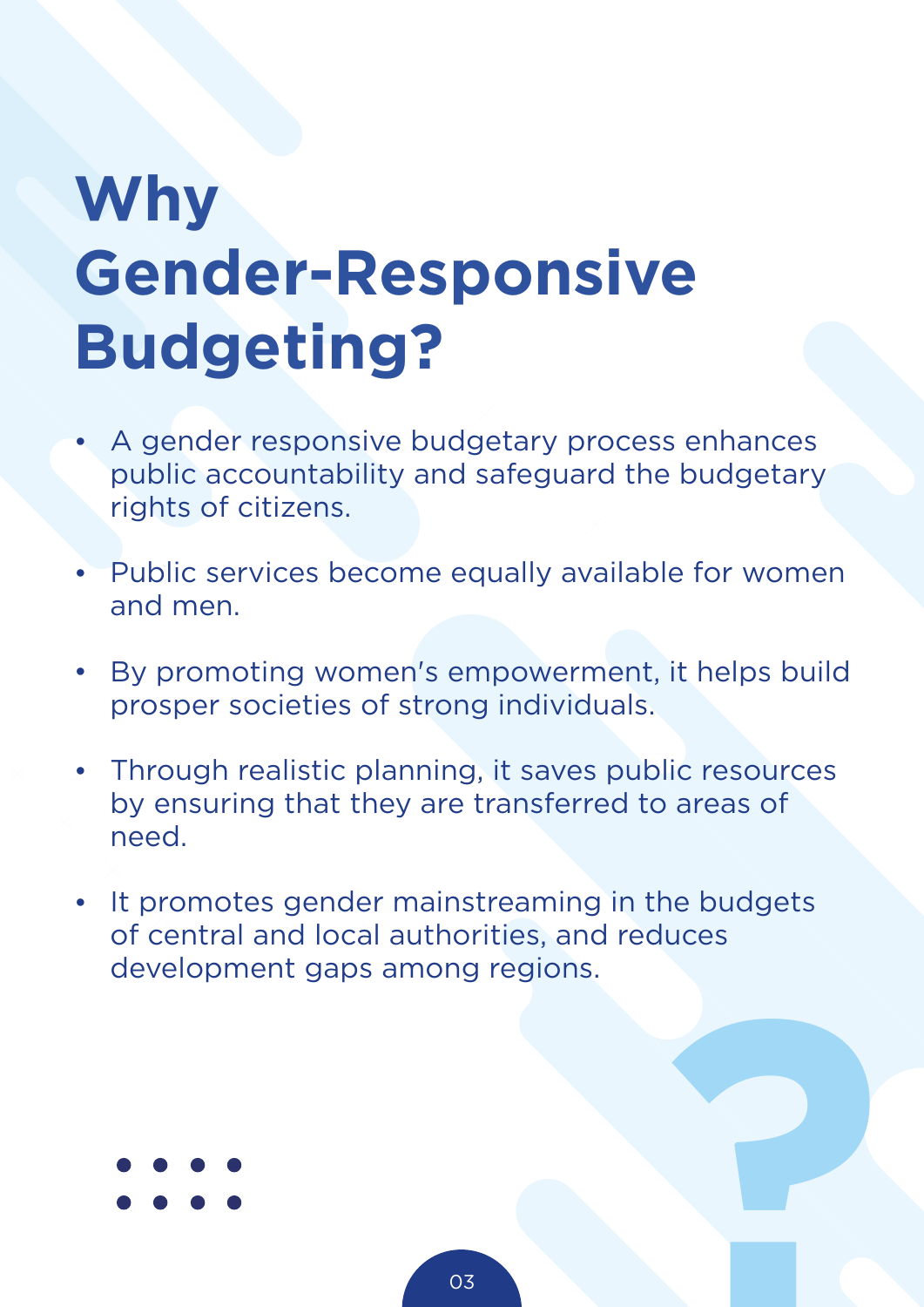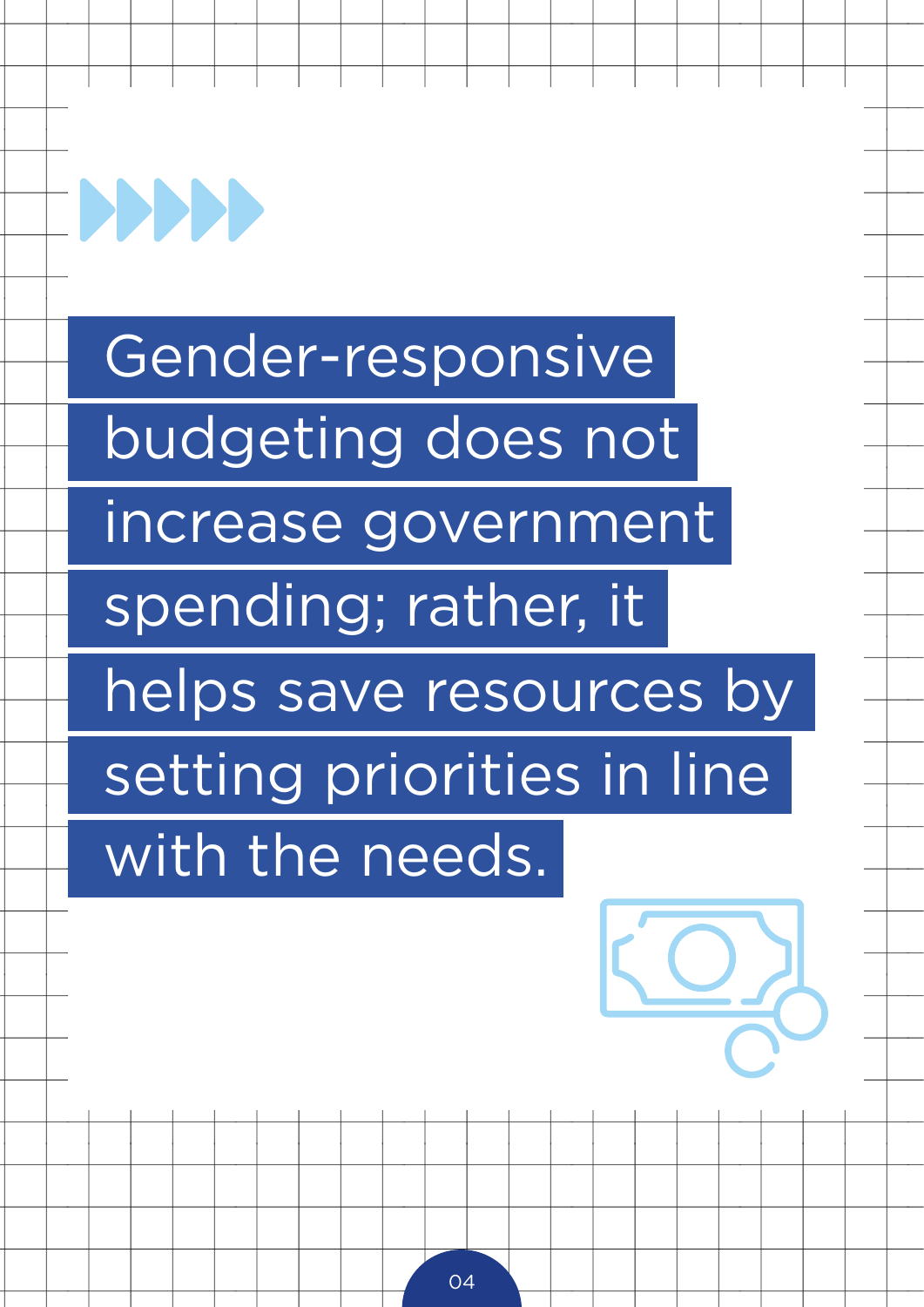# **Misinformation vs. facts**

Gender-responsive budgeting does not mean,

*cutting budgetary resources in half for the use of women and men,*

*preparing separate budgets for women and men,* 

*creating a new budget for women,*

*formulating programs that target only women,*

*or increasing budgetary spending.*

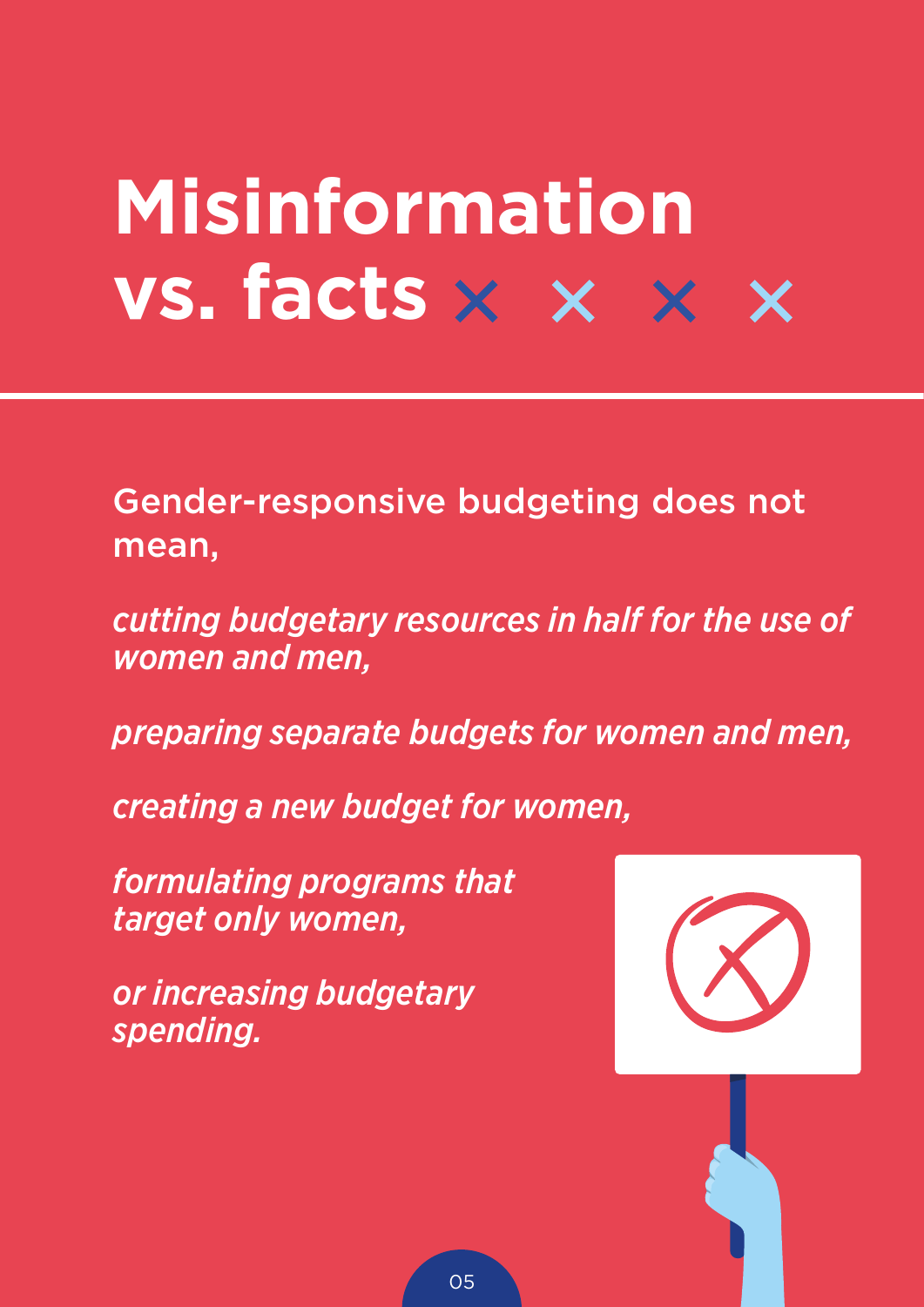## Gender-responsive budgeting:

- n→ Offers equal opportunities in terms of access to public services, by focusing on the differing needs of women and men.
- $\mathbb{F}$  Embraces other democratic approaches such as participatory budgeting.
- **∩** Stands out as the financial instrument for a gender mainstreaming strategy.
- **Promotes the principle of equality which is** enshrined in the constitution and legislation.
- $F$  Brings along inclusive economic growth through sustainable practices.
- ।  $\mathbb{F}$  Doesn't have to be delivered in a certain single way; the implementation method may vary according to the local context.
- If  $\mathcal{F}$  is not a target, but a tool to achieving gender equality.

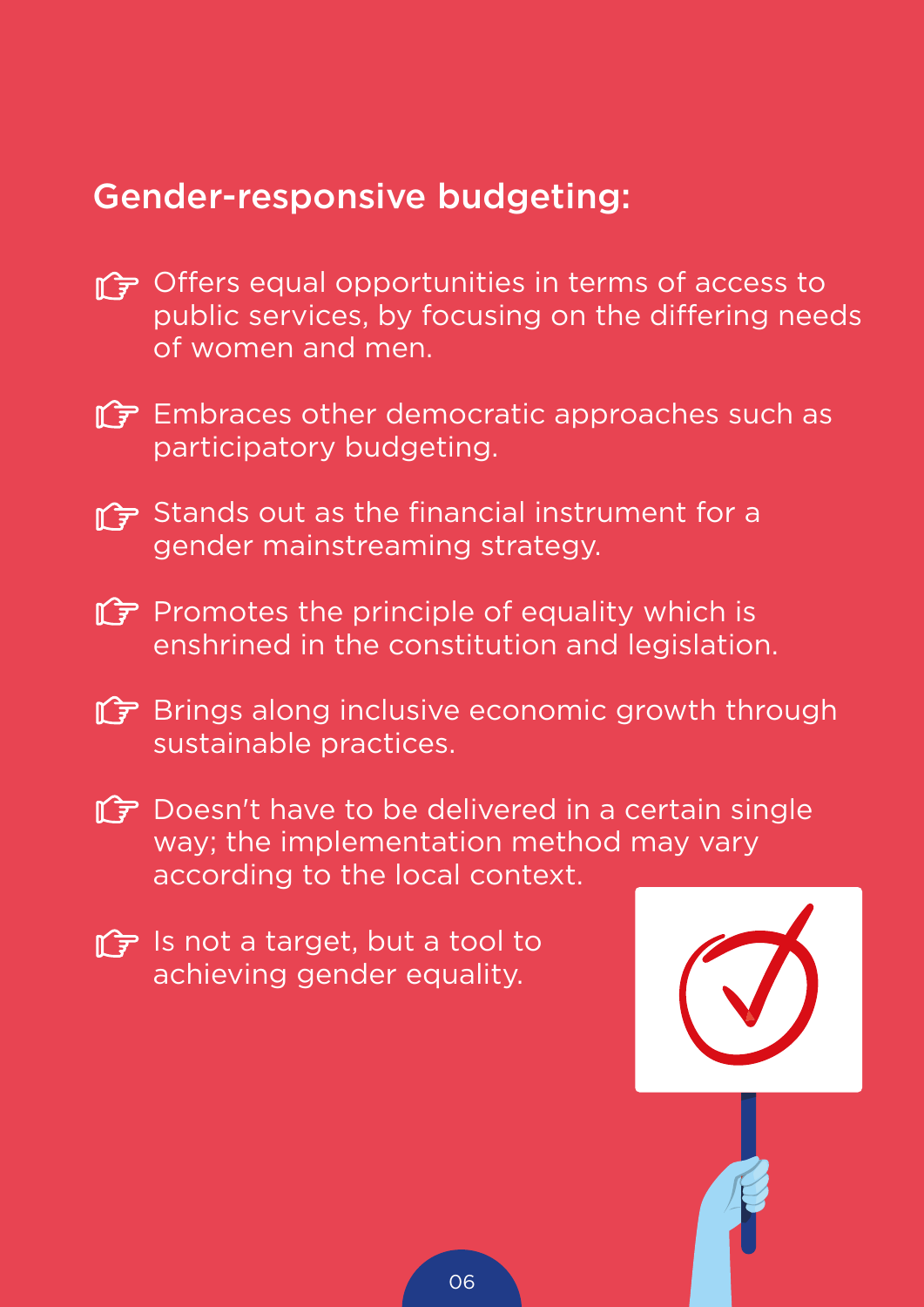

# **Practitioners and Stakeholders**

## National Level

- Turkish Grand National Assembly
- Presidency of the Republic of Turkey Presidency of Strategy and Budget
- Ministry of Family and Social Services
- Ministry of Treasury and Finance
- Governmental Institutions
- Universities
- Turkish Statistical Institute

## Local/Regional Level

- Offices of Governors
- Local Governments
- Municipality Councils
- Development Agencies

## Other Stakeholders

- Audit Organizations (Court of Accounts, Internal Audit Units)
- National Human Rights Organizations (Human Rights and Equality Institution of Turkey, the Ombudsman Institution)
- Academics
- Civil Society Organizations
- Budget groups/Experts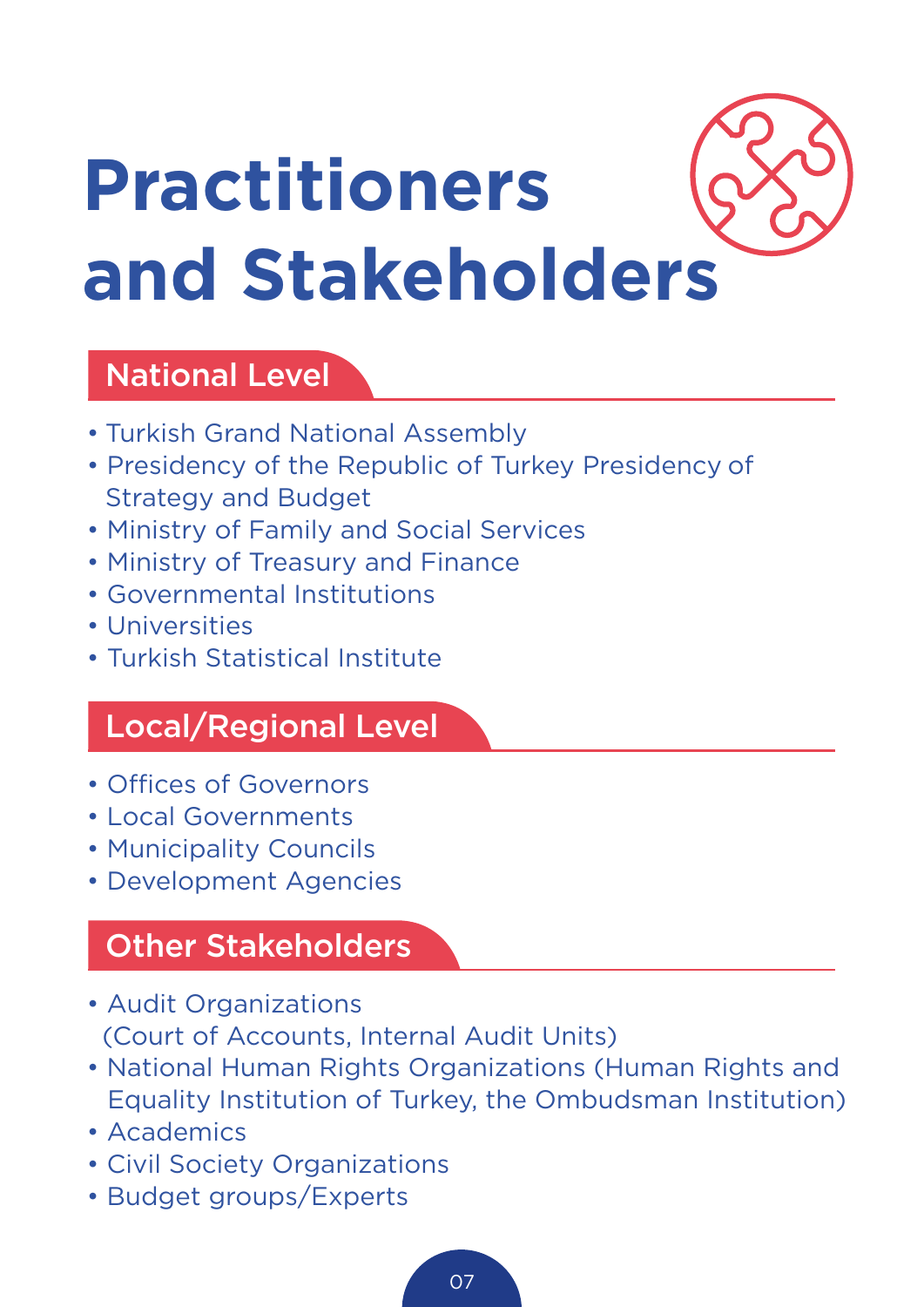# **But how?**

Gender responsive budgeting focuses on the differing priorities and needs of women and men. It contributes to building a powerful society by planning and restructuring how public revenues would be generated and spent.

# 08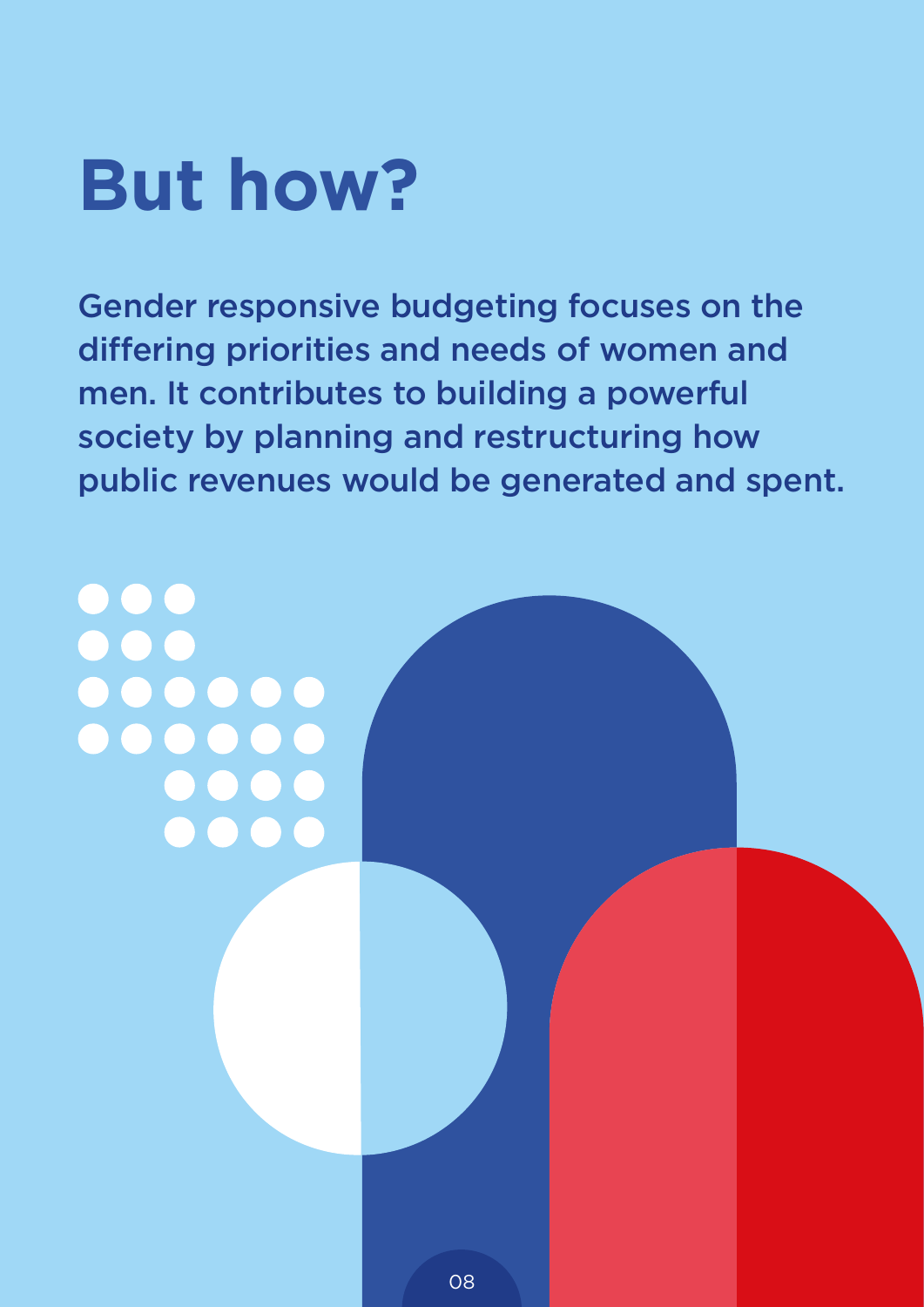

# **Steps to Gender Responsive Budgeting 5**

## Baseline Assessment and Needs Analysis

- Define existing gender inequalities
- Identify areas of improvement through programming

## Setting out Performance Objectives

• Enhance the gender equality performance of policy objectives

## Setting out Performance Indicators

• Follow up the progress in gender equality indicators

## Defining Activities

• Define the activities for achieving gender equality performance objectives

## Budget Allocation

• Ensure budget allocation allows for the delivery of activities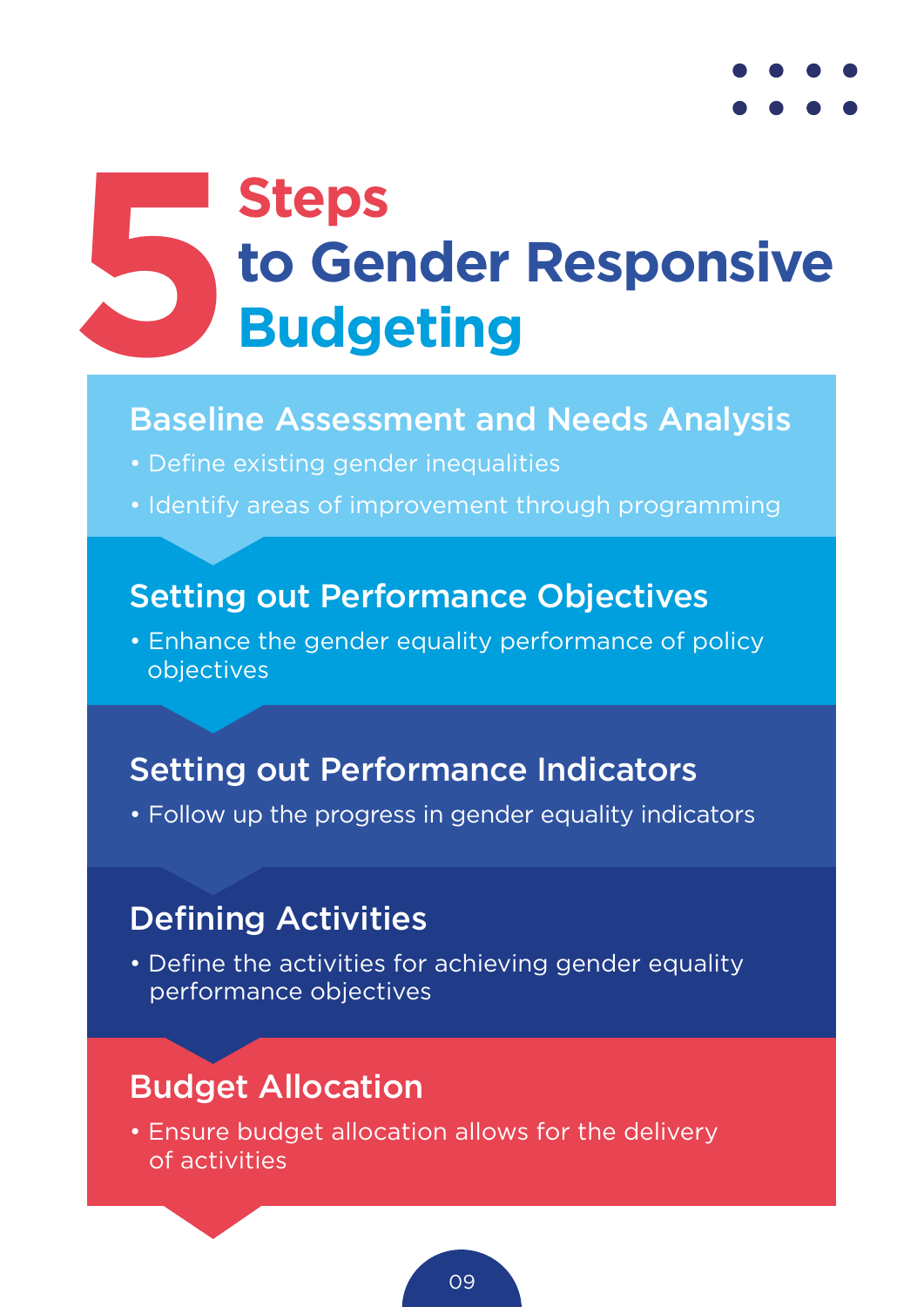Within the scope of the Convention on the Elimination of All Forms of Discrimination against Women (CEDAW) and the Beijing Declaration and the Platform for Action, Turkey has made a series of commitments in the field of gender equality and women's empowerment. Turkey is also committed at the national level, to achieving gender equality, addressing the needs and empowerment of women and promoting women's rights. Gender responsive budgeting emerges as an indicator of how determined the government is in terms of delivering on those commitments.

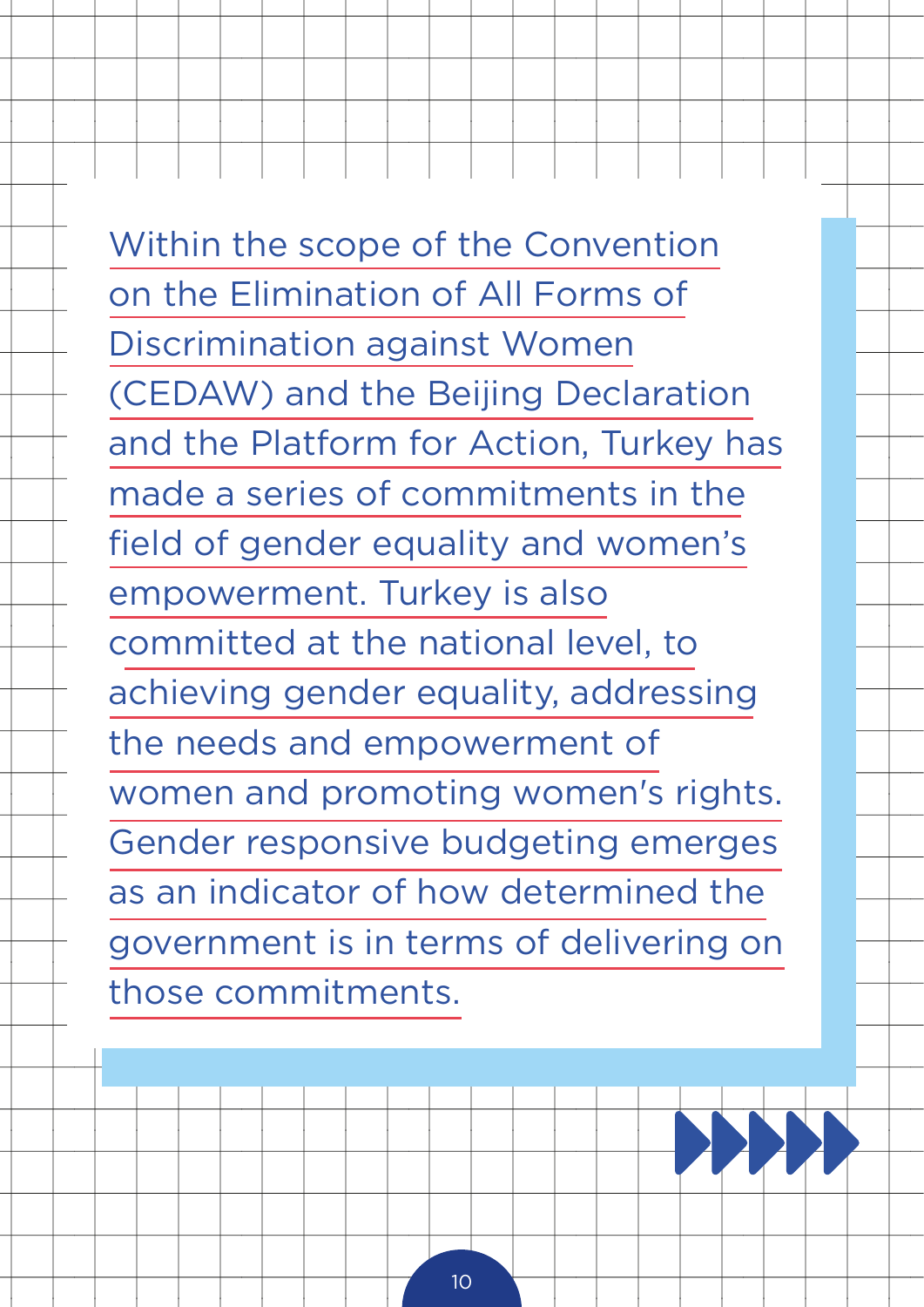# **Entry Points for Gender-Responsive Budgeting**

### 1. Legal Framework

The approach that promotes gender equality which is mirrored in the Turkish Constitution is binding for all central and local authorities. Accordingly, the legislation involves a great number of provisions aimed at achieving gender equality, preventing all kinds of discrimination against women and promoting empowerment of women.

## 2. Strategic framework

The targets laid out in the strategic plans of central public institutions and local governments are expected to be in line with the objectives set out in the key policy documents. Key policy documents of Turkey accommodate many objectives aimed at achieving gender equality and women's empowerment as well as a series of measures designed for reaching those objectives.

## 3. National Statistics

National statistics provide the source of information that is necessary for not only identifying problem areas, but also assessing the effectiveness of the measures developed for addressing these problems. The current infrastructure in Turkey can be further improved to better present statistics.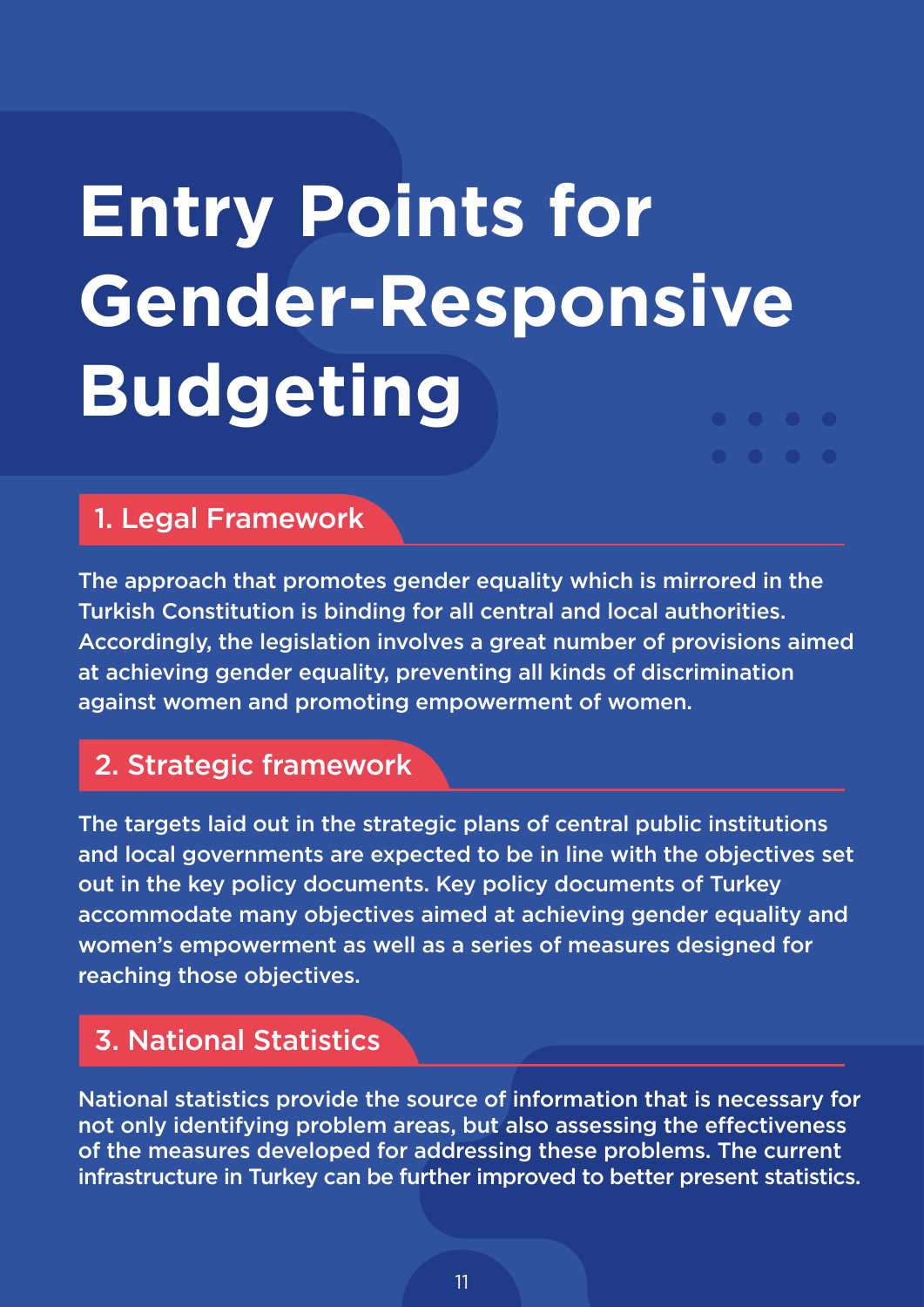

- Articles 5, 10, 41, 42 and 90 of the Constitution
- Labour Law No. 4857
- Turkish Civil Code No. 4721
- Law No. 6284 to Protect Family and Prevent Violence Against Women
- Law No. 6701 of Human Rights and Equality Institution of Turkey
- Law No. 5018 on Public Financial Management and Control

# Strategic Framework

- 11. Development Plan (2019-2023)
- National Strategy and Action Plan on Women's Empowerment (2018 –2023)
- National Action Plan on Combating Violence against Women (2021-2025)
- 2022-2024 Budget Preparation Guideline

# **National Statistics**

- Social Structure and Gender Statistics of the Turkish Statistical Institute
- Turkey Demographic and Health Survey
- Survey on Domestic Violence against Women in Turkey and other thematic surveys
- Analysis Reports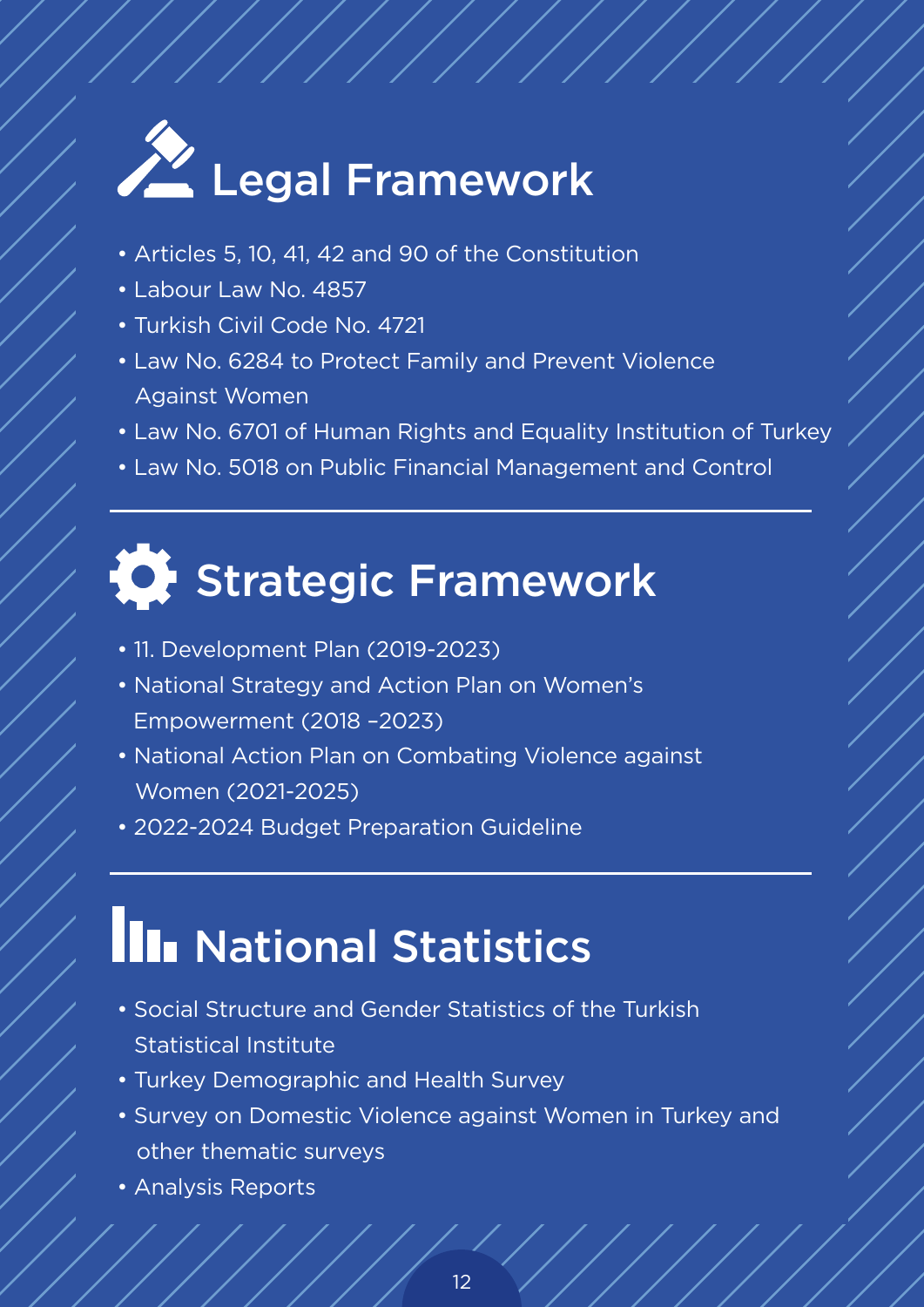# **Women in Turkey Figures\*:**

## Women's labour force participation

Percentage of female MPs

A research from 2014 shows that

ri î

**37,5%**

of women have been exposed to physical and/or sexual violence at one point in their lifetimes.

**17,3%**

# Maternal mortality rate is  $\textbf{13,1}$  per one hundred thousand

**30,9%**

Maintaining the downfall in maternal mortality rate can only be achieved through reproductive services accessible for all women.

In Turkey, **4.7%** of women and **0.7%** of men are illiterate.



The percentage of illiterate women is **C** greater than that of men. **6 times**

#### References: \*

- TurkStat, Labour Force Statistics, 2020
- Turkish Grand National Assembly, https://www.tbmm.gov.tr/SandalyeDagilimi
- Ministry of Health, Health Care Statistics, 2019
- MoFSS, Survey on Domestic Violence against Women in Turkey, 2014
- TurkStat, National Education Statistics Database, 2020
- TurkStat, Population and Demographic Statistics Database, 2020
- TurkStat, Women in Figures, 2020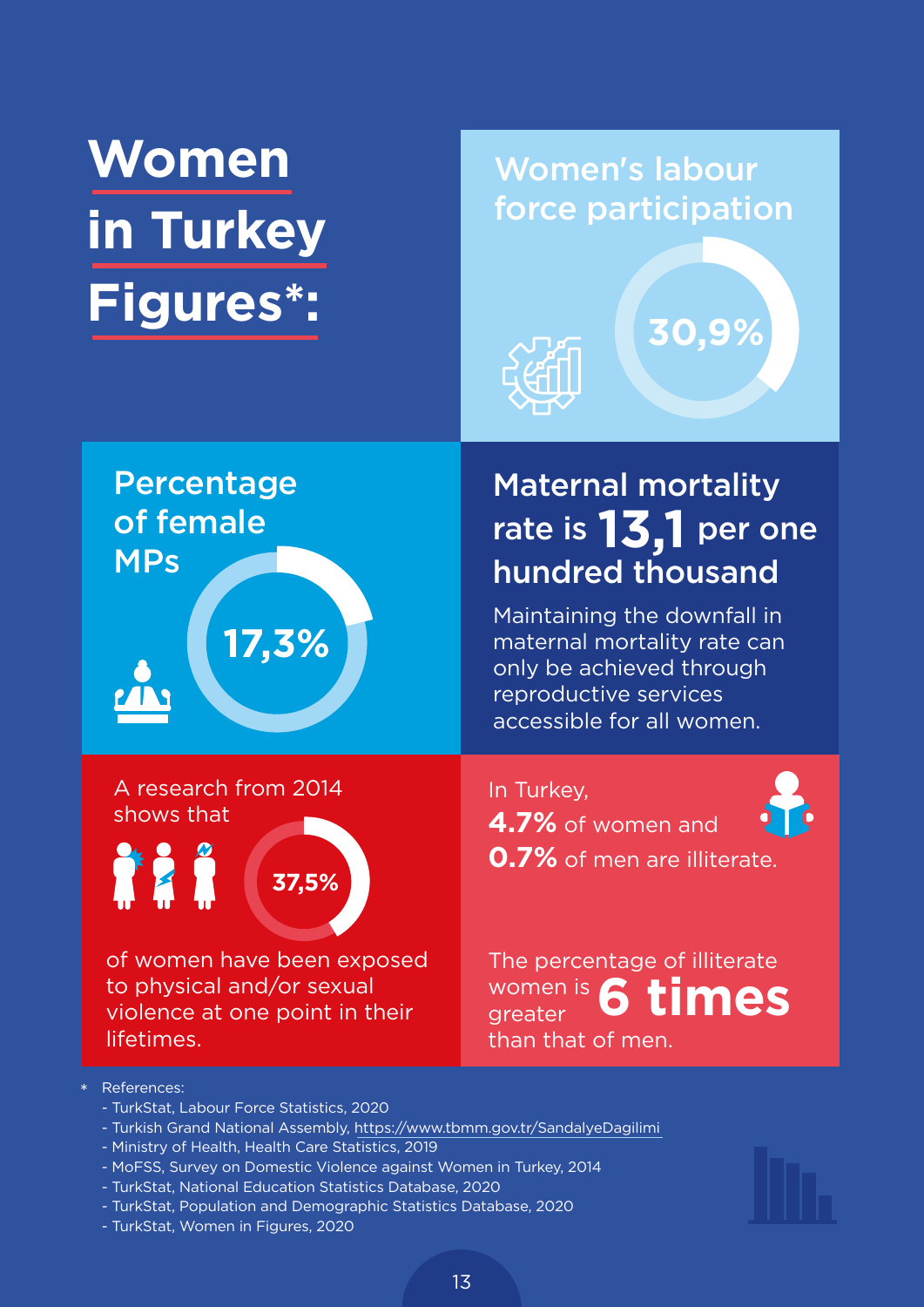# **Country Examples**

Today, one of the leading reasons for the existing gender inequalities across the member countries of the Organisation for Economic Co-operation and Development (OECD) is the gender blind public policies. Gender blind policies result with gender inequalities, which can be seen across education, health care, labor force, management and decision-making processes.

Recently, nearly half of all OECD countries (15 out of 34 countries) have adopted gender responsive budgeting; most of the remaining ones are either planning to adopt it or actively considering it.



- OECD countries implementing gender responsive budgeting
- OECD countries that do not implement gender responsive budgeting

Source: https://www.oecd.org/gov/budgeting/gender-budgeting.htm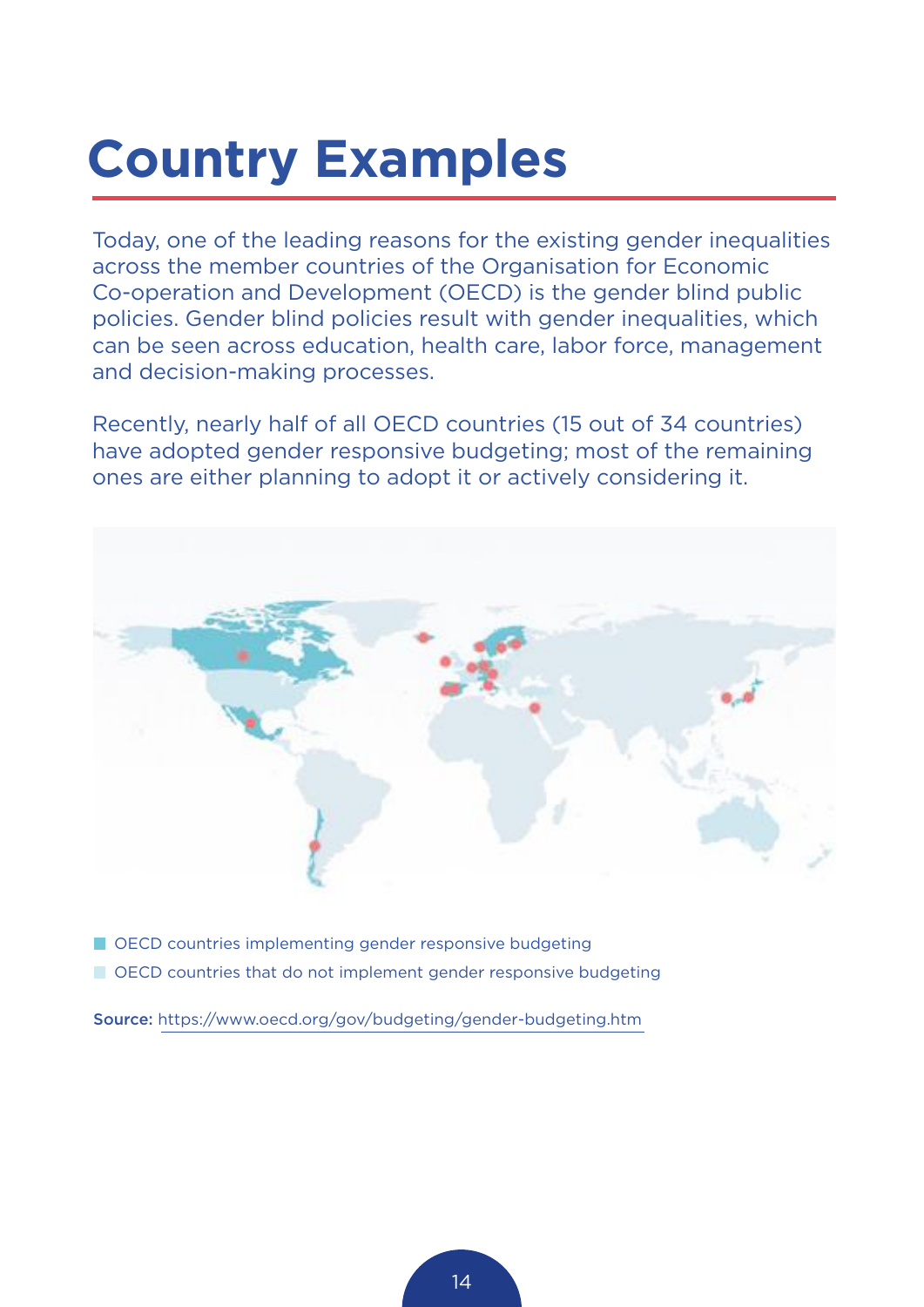# Project on Implementing

# Gender-Responsive Planning

# and Budgeting in Turkey

- **Project implementing organization** UN Women
- **Project Beneficiaries** Ministry of Family and Social Services Directorate General on the Status of Women

Presidency of the Republic of Turkey Presidency of Strategy and Budget

- **Lead Institution** Ministry of Foreign Affairs, Directorate of European Union
- **Project Donors** European Union and UN Women
- **Budget** €3.300.000

#### **Duration:**

15 December 2020 - 15 December 2023 (36 months)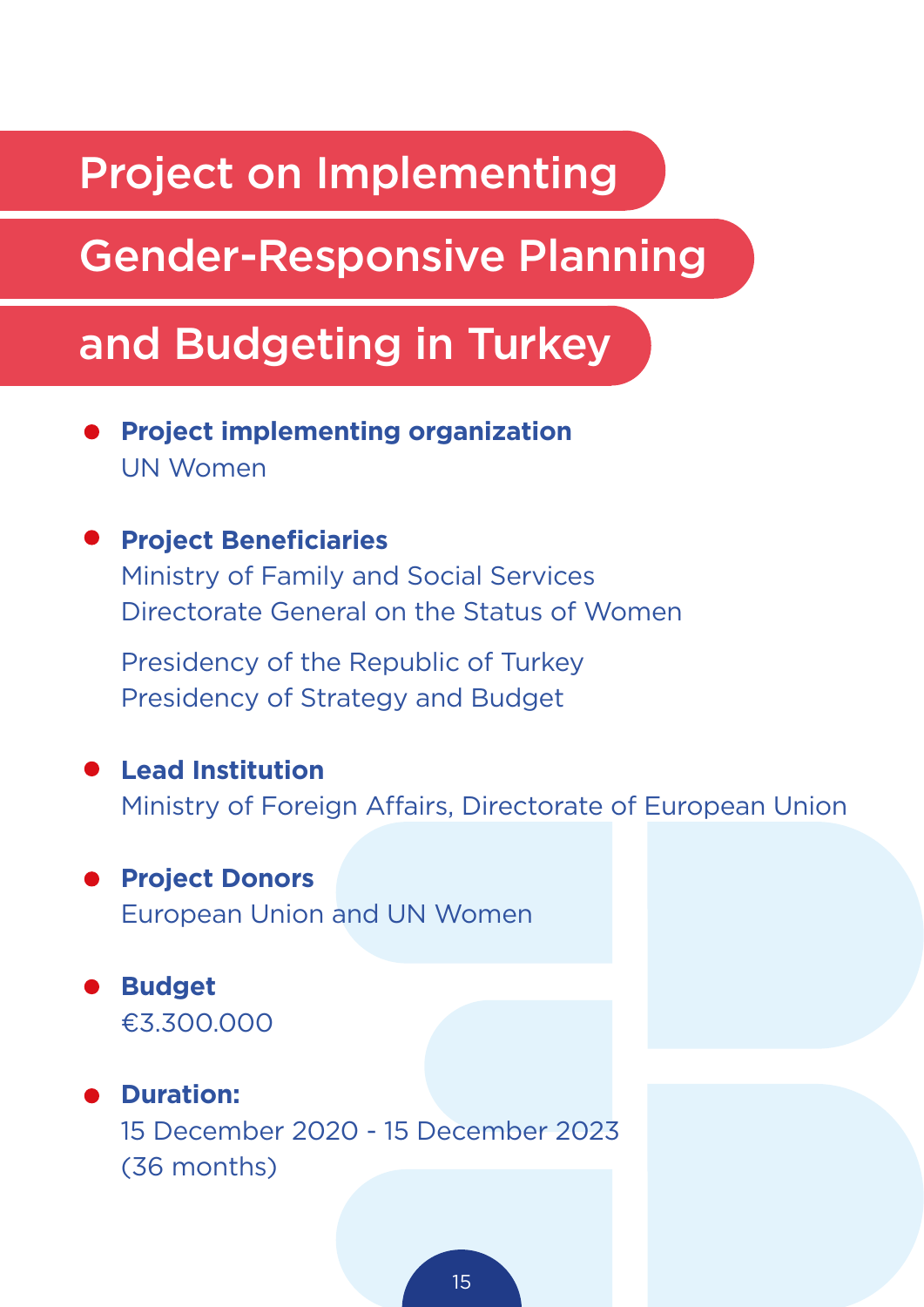

**Implementing Gender-Responsive Planning and Budgeting in Turkey Project**  aims to systematically and sustainably improve Planning and Budgeting where different priorities and needs of women and men are taken into account.

Designed to help achieve the primary objectives of the 11th Development Plan of the Republic of Turkey, the Project promotes the United Nations Sustainable Development Goals. Planned for the period of 2020-2023, the Project is aimed at ensuring that women and men enjoy equal rights, services, and opportunities.



Project Partners

Co-financed by the European Union and UN Women, the project will be implemented by UN Women under three main objectives in collaboration with the Ministry of Family and Social Services and the Presidency of the Republic of Turkey, Presidency of Strategy and Budget.



coordination meetings, different analysis and practices will be implemented to support achieve gender responsive budgeting.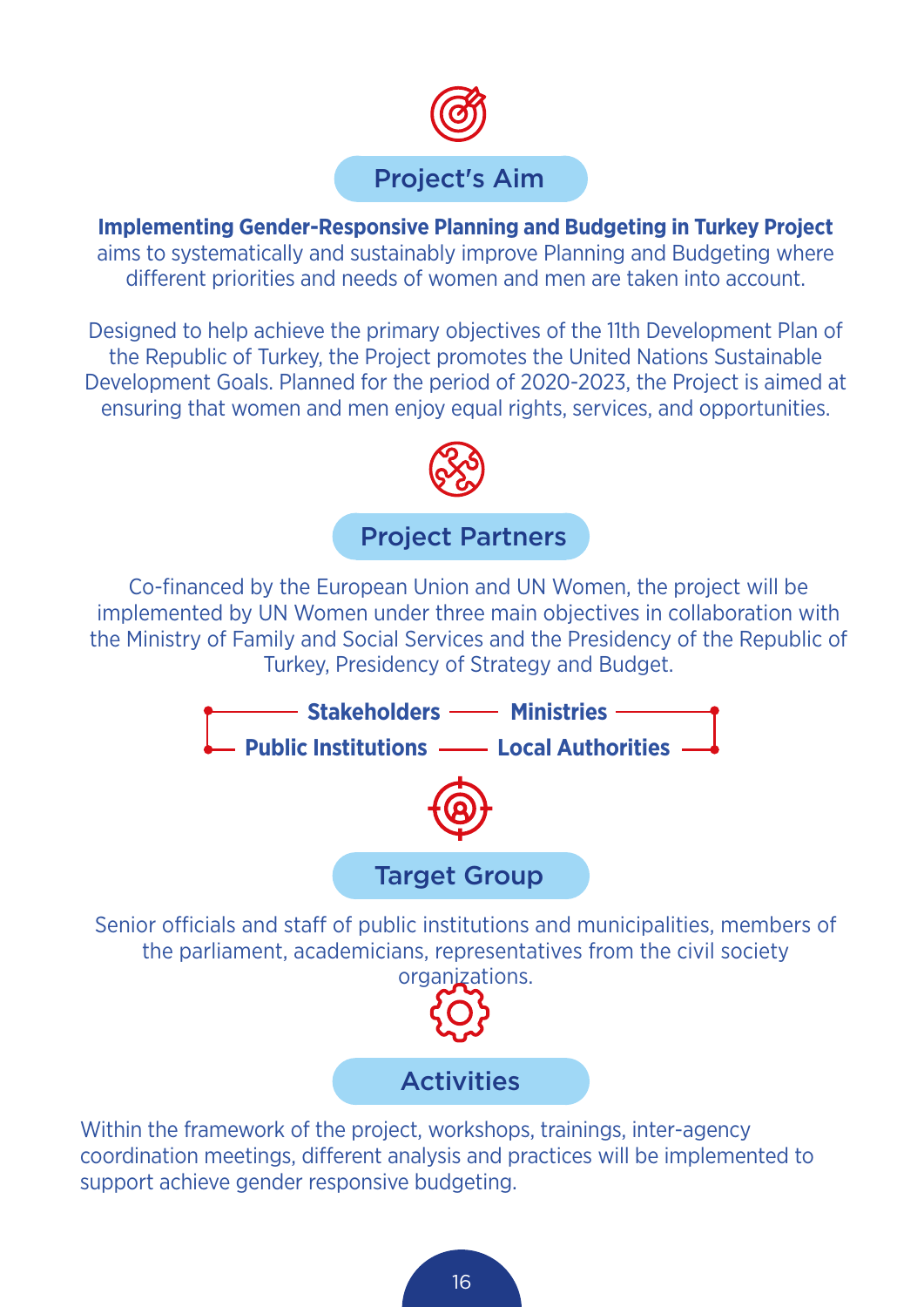